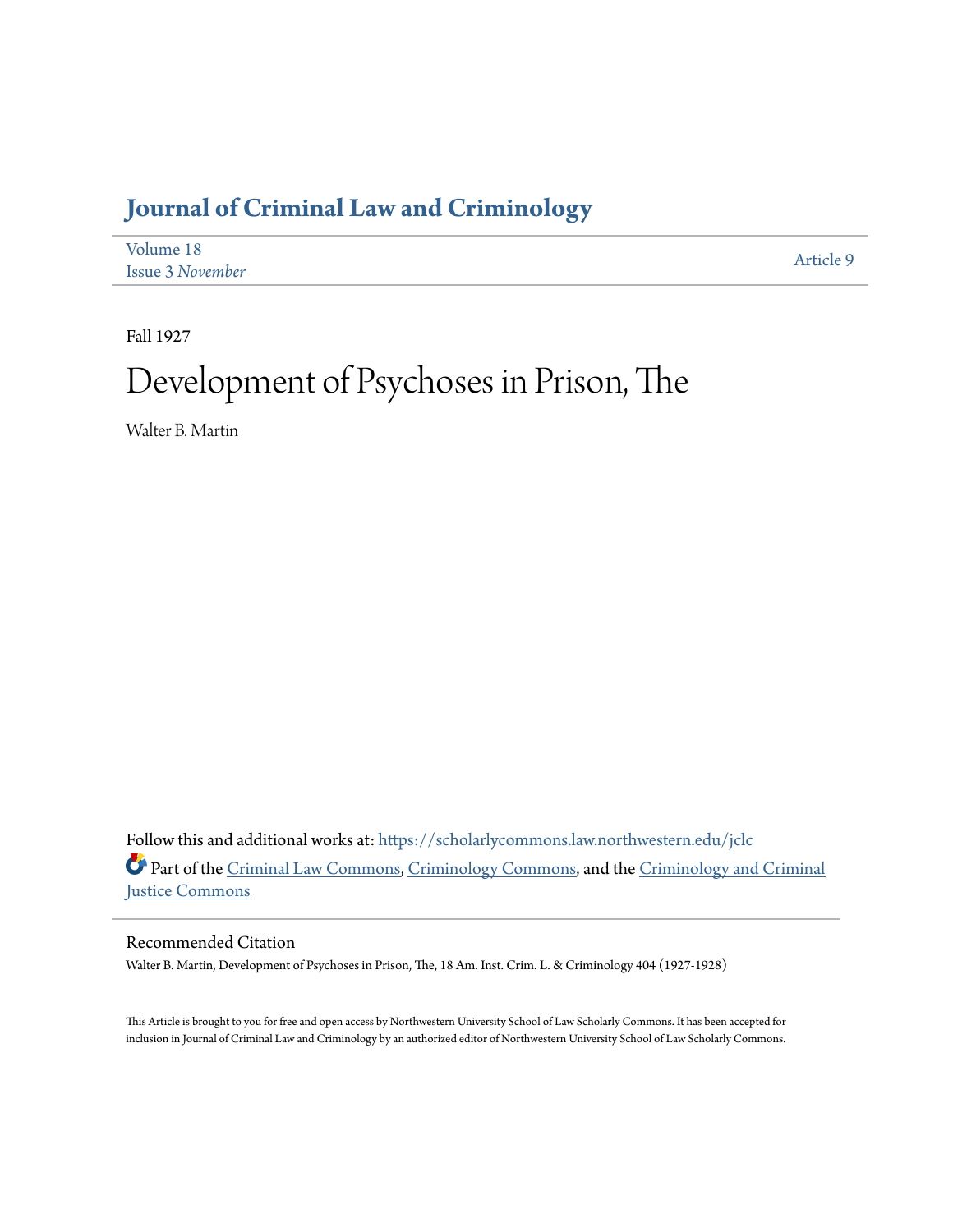## **TEE** DEVELOPMENT OF PSYCHOSES **IN** PRISON\*

### WALTER B. MARTIN, M. D.t

When undertaking a description and classification of mental disorders occurring in prison, the investigator gets very little assistance from most of the literature available on the subject. Although German studies date back to Delbruch of Halle Prison, in 1852, not a great deal has been written on the topic. Those who have written have differed greatly in their description and classification due, largely, to the different types of prisoners coming under their care. **-** Some have had large numbers of murderers and desperate criminals with long sentences. Others almost exclusively have had short term prisoners, such as come to jails and workhouses.

Adler,<sup>1</sup> alone, of American investigators, has given us a classification and description of prison types which includes those contentious and paranoid prisoners usually referred to as suffering from Prison Psychoses. Other American students have been more interested in other phases of the subject. Glueck<sup>2</sup> dissected and classified the admissions to Sing Sing and pointed out the needs of the state for the proper segregation, custody and treatment of the various types. Fernald<sup>3</sup> defined most clearly the position of the mental defective among criminals. White<sup>4</sup> has given us individual studies of disorders developing under imprisonment before, during and after trial. The emphasis of all these, however, has not been upon the psychosis developing after commitment, as has the work of the German writers.

Because material in the studies available is not comparable, there is little agreement among investigators upon the questions of predisposing causes, exciting factors, course or final outcome of the disorders found among prisoners. The gradual evolution- in prison management, with the removal of the more severe forms of punishment, probably has modified the material and influenced more recent classifications.

An historical review of the work done on prison psychoses by the German students Delbruch, Gutsch, Kim, Reich, Kraepelin, Seifert and others<sup>5</sup> shows a gradual evolution leading to a recognition of one group of psychoses, differing in no way from those occurring

<sup>\*</sup>Read before the American Orthopsychiatric Association at Cincinnati, Ohio -June **3,** 1927.

tPsychiatrist at the Illinois State Penitentiary, Joliet.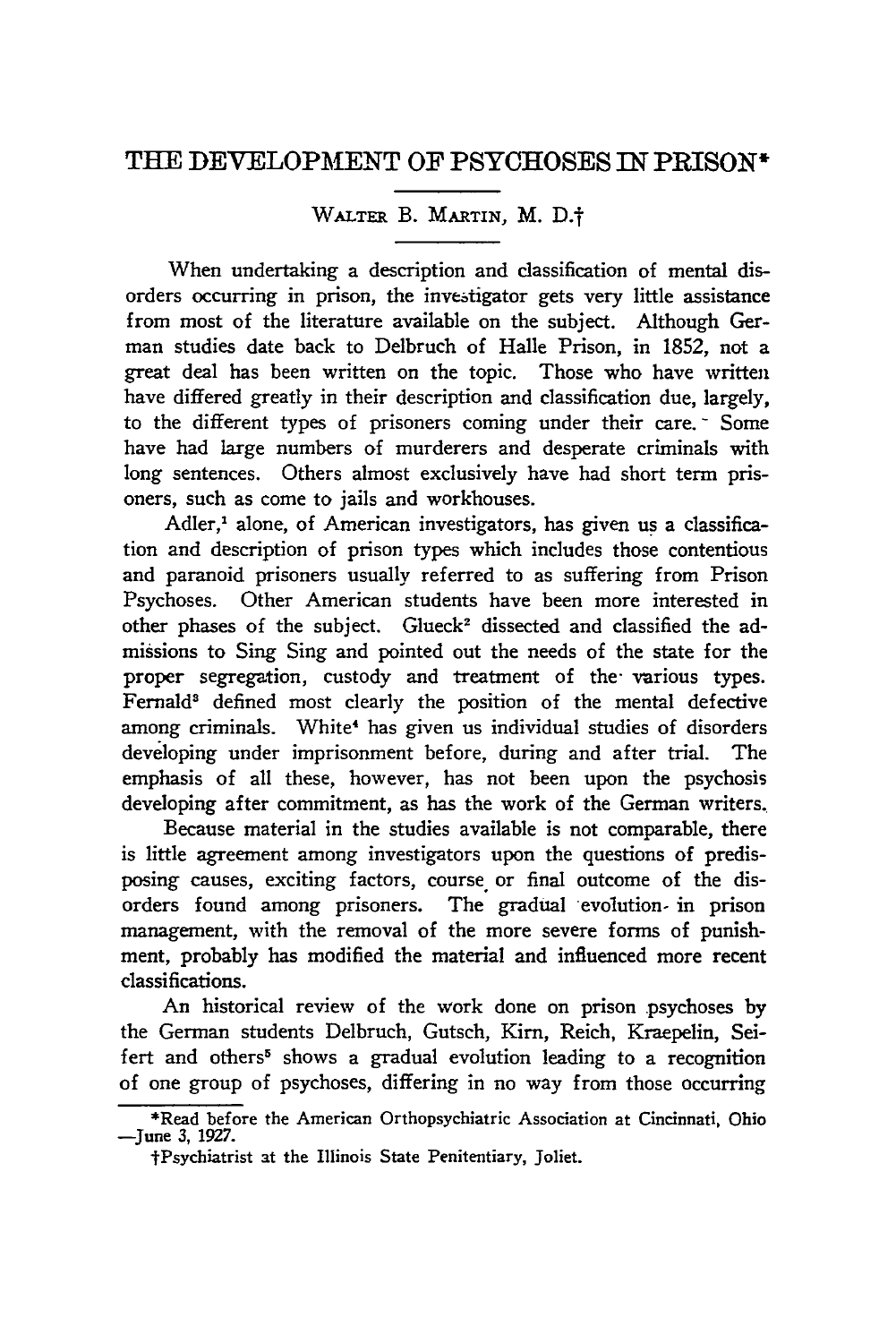#### DEVELOPMENT OF PSYCHOSES 405

outside of prison, but differentiated from another group which at least shows definite prison coloring and not a few distinctive symptoms peculiar to, and apparently excited by, the prison milieu. These last have been the occasion of considerable debate. Kirn, whose subjects were inmates of a Freiberg County Jail, recognized the Paranoid character of disorders developing in prison and divided them into "The Paranoia of the Criminal," and, "Prison Paranoia." The first, he characterized as chronic, slow in development, and occurring on a demonstrably defective basis. The second was acute, on an untainted basis. He further divided Prison Paranoia into, "Acute, Hallucinatory Melancholia," and, "Acute, Hallucinatory Paranoia." Seifert grouped all of his cases which were not true psychoses and designated them as degenerative processes. Reich emphasized a clouding of consciousness, hallucinatory, dream-like states and the occurrence of convulsive seizures. Kraepelin added the Dementia Praecox concept and the personality classification adapted and elaborated by Adler in this country. The most recent studies have developed more and more the similarity of psychoses developing in prison to those which might conceivably occur in the same individuals outside of prison. The Praecox syndrome is the most common endresult, recent statistics show, and the manic-depressive cycle is almost never encountered. Adler<sup>6</sup> and Jacoby<sup>7</sup> found this to be true even among army and navy prisoners in disciplinary barracks during the war.

The problem which remains most pronounced is whether the prison milieu is a definite exciting factor or contains within it exciting factors. If it does, what prison experiences leave their impression upon mental health of prisoners and how do they produce deteriorating effect?

I have gathered together for this discussion **103** mental cases observed **by** me at the Illinois State Penitentiary in Joliet during the last three years. The cases are unselected except that they include only those whose behavior has required isolation from the general group for at least one period, however brief. That there are many others, with one or more of the symptoms encountered, among the cases being used here and who are developing similar disorders, I am aware from my studies. Those who have been isolated were chosen because more complete data was available for study and their psychoses were sufficiently full-blown to be accurately described and classified.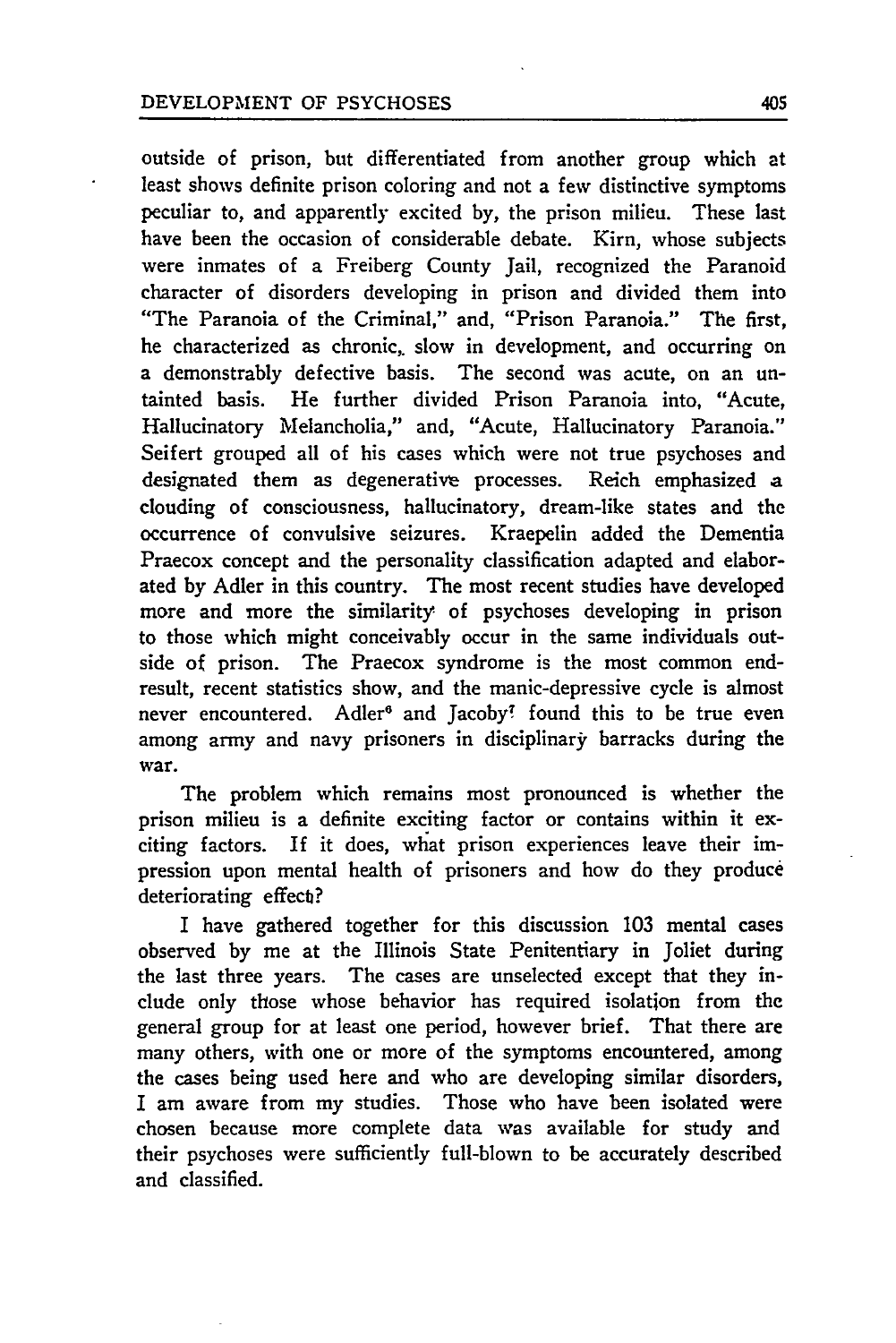A short, general description of the character of the whole group should be helpful. Three out of every four of the prisoners were white, the other a negro. This is approximately the distribution for our general prison population. Eighty per cent of the white men were native born and 20 per cent foreign born. The foreign born are about five per cent higher than is usual in the general population. With one exception the negroes were native born.

|--|--|

| CRIME DISTRIBUTION OF ALL PSYCHOTIC CASES                                     |             |      |        |     |         |                    |     |      |       |
|-------------------------------------------------------------------------------|-------------|------|--------|-----|---------|--------------------|-----|------|-------|
|                                                                               | White Cases |      |        |     |         | <b>Black Cases</b> |     |      | Total |
|                                                                               |             | Gen. |        |     | Gen.    |                    |     |      | Gen.  |
|                                                                               |             |      | Pop.   |     |         | Pop.               |     |      | Pop.  |
| Crime                                                                         | No.         | %    | $\% *$ | No. |         | $\%$ *             | No. | %    | %*    |
| Murder<br>. <b>.</b> .                                                        | 25          | 32.1 | 19.2   |     | %<br>20 | 30.9               | 30  | 29.1 | 22.6  |
| $Robbery$                                                                     | 11          | 14.1 | 31.1   | 8   | 32      | 29.7               | 19  | 18.4 | 30.7  |
| $Burglary \ldots \ldots \ldots \ldots$                                        | -14         | 17.9 | 12.9   | 3   | 12      | 13.2               | 17  | 16.5 | 13    |
| $Sex$ Offense                                                                 | -13         | 16.7 | 9      |     | 12      | 6.5                | 16  | 15.5 | 8.3   |
| Larceny<br>.                                                                  | 8           | 10.3 | 18.8   |     | 12      | 16.2               | 11  | 10.7 | 18.1  |
| Fraud                                                                         |             | 2.5  | 7.8    | 3   | 12      | 2.8                |     | 4.9  | 6.3   |
| Miscellaneous                                                                 |             | 6.4  | 1.2    |     |         |                    |     | 4.9  |       |
| Totals<br>. <i>.</i>                                                          | 78          | 100  | 100    | 25  | 100     | 100                | 103 | 100  | 100   |
| *General population used in comparison result of survey of population 5-1-27. |             |      |        |     |         |                    |     |      |       |

The crime distribution corresponds in a general way to the total population at the present time with the exception that sex cases make up 15.5 per cent of our group and only 8.2 per cent of the general population, and murderers constitute 29.1 per cent of our cases and only 22.6 per cent of the general population.

#### TABLE II

| PREVIOUS CRIMINAL RECORD OF ALL PSYCHOTIC CASES                               |                    |     |                    |     |       |                         |
|-------------------------------------------------------------------------------|--------------------|-----|--------------------|-----|-------|-------------------------|
|                                                                               | <b>White Cases</b> |     | <b>Black Cases</b> |     | Total |                         |
|                                                                               |                    |     |                    |     |       | Gen.                    |
| Criminal Record<br>No.                                                        | %                  | No. | %                  | No. | %     | Pop.<br>$\frac{\%}{37}$ |
| No Previous Arrest 31                                                         | 39.7               |     | 28                 | 38  | 36.9  |                         |
| Arrested Before                                                               | 5.1                |     |                    | 4   | 3.9   | 11.4                    |
| Jail or Workhouse Sen-                                                        |                    |     |                    |     |       |                         |
| tence $13$                                                                    | 16.7               |     | 32                 | 21  | 20.4  | 17.4                    |
| Reformatory Sentence 12                                                       | 15.4               |     |                    | 13  | 12.6  | 12.                     |
| Penitentiary Sentence 18                                                      | 23.1               |     | 36                 | 27  | 26.2  | 22.2                    |
| Totals  78                                                                    | 100                | 25  | 100                | 103 | 100   | 100 -                   |
| *General population used in comparison result of survey of population 5-1-27. |                    |     |                    |     |       |                         |

A study of the previous criminal record of our 103 cases shows about one-fourth with previous penitentiary records, about one-eighth with reformatory records and about one-fifth who have served time in jails or workhouses. The total is 61 cases or **59** per cent. This is **6.7** per cent higher incidence than will be found in our general' population at any one time.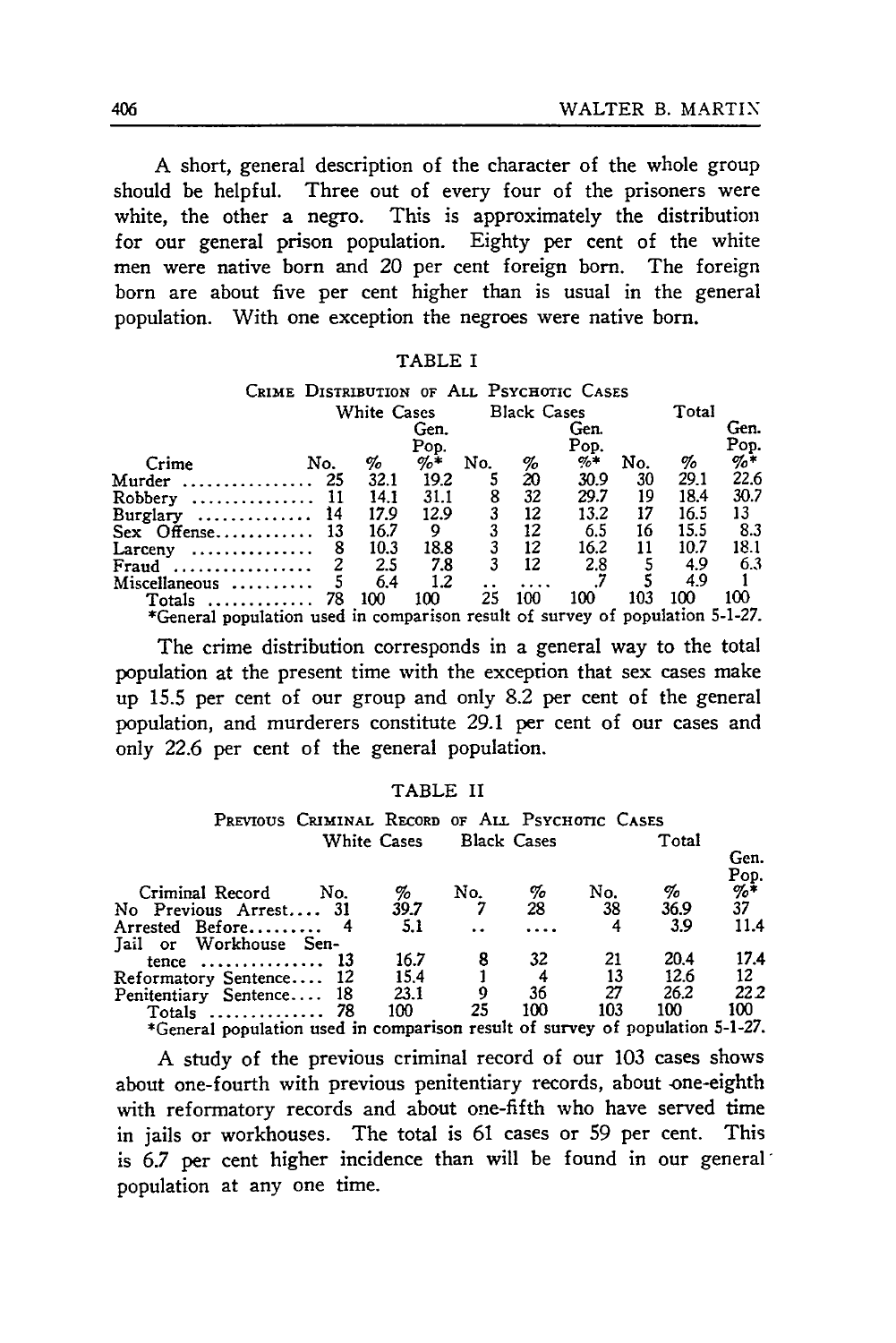#### TABLE III

**INTELLIGENCE** DISTRIBUTION **OF ALL PSYCHOTIC CASES** White Cases Black Cases Total

| Classification                                                                           | No. | %    | No. | %   | No. | %    | Gen.<br>Pop.<br>%* |
|------------------------------------------------------------------------------------------|-----|------|-----|-----|-----|------|--------------------|
|                                                                                          |     | 8.9  |     |     |     | 6.8  | 11.9               |
| Average $\ldots$ 45                                                                      |     | 57.8 |     | 36  | 54  | 52.3 | 67.2               |
| Inferior $26$                                                                            |     | 33.3 | 16  | 64  | 42  | 40.9 | 20.9               |
| Totals $\ldots \ldots \ldots \ldots$ 78                                                  |     | 100  | 25  | 100 | 103 | 100  | $100-$             |
| *General population used in comparison result of survey of (4,000 cases)<br>$1 - 1 - 24$ |     |      |     |     |     |      |                    |

We found 40.9 per cent of mental defectives in the psychotic group as compared with 20.9 per cent in a study of 4,000 inmates. At the other end of the scale we have 6.8 per cent of superior intelligence compared with 11.9 per cent in the larger survey.

In our first general survey of the cases we found they fell readily into a group of those present before and upon admission and a group of those which developed during the prison sentence served under our observation. Those which developed outside of prison were of the usual types; Cerebro-spinal Syphilis, Dementia Praecox, Senile disorders and those due to Alcoholism, Drug Addiction, Epilepsy and Encephalitis. We found one in four of our cases developed before admission to prison.

We found those psychoses which developed after admission to prison to be divided into three groups: **(1)** The usual psychoses which might be considered as developing coincidentally with imprisonment; (2) psychoses occurring in the course of acute or chronic somatic disease, and **(3)** a large group of acute and chronic disorders with signs and symptoms indicating prison influence as exciting factors and determinants of their course and termination.

The first group, namely those developing before admission, contained 28 cases which were divided as follows: Cerebro-spinal Syphilis, six- cases; Epilepsy, eight cases; Dementia Praecox, seven cases; Senile Dementia, two cases; Alcoholic Deterioration, three cases; Drug Addiction with Psychoses, two cases.

These cases remained uncolored and, for the most part, uninfluenced by their prison stay. The Paretics did show a tendency to rapid deterioration because of the lack of proper treatment, however. One Alcoholic, isolated with a Korsakow's syndrome, committed suicide. Another Alcoholic and one of the Epileptics attempted suicide during the first weeks of their stay. The Epileptics have been inclined to sudden outbursts of a violent character and one stabbed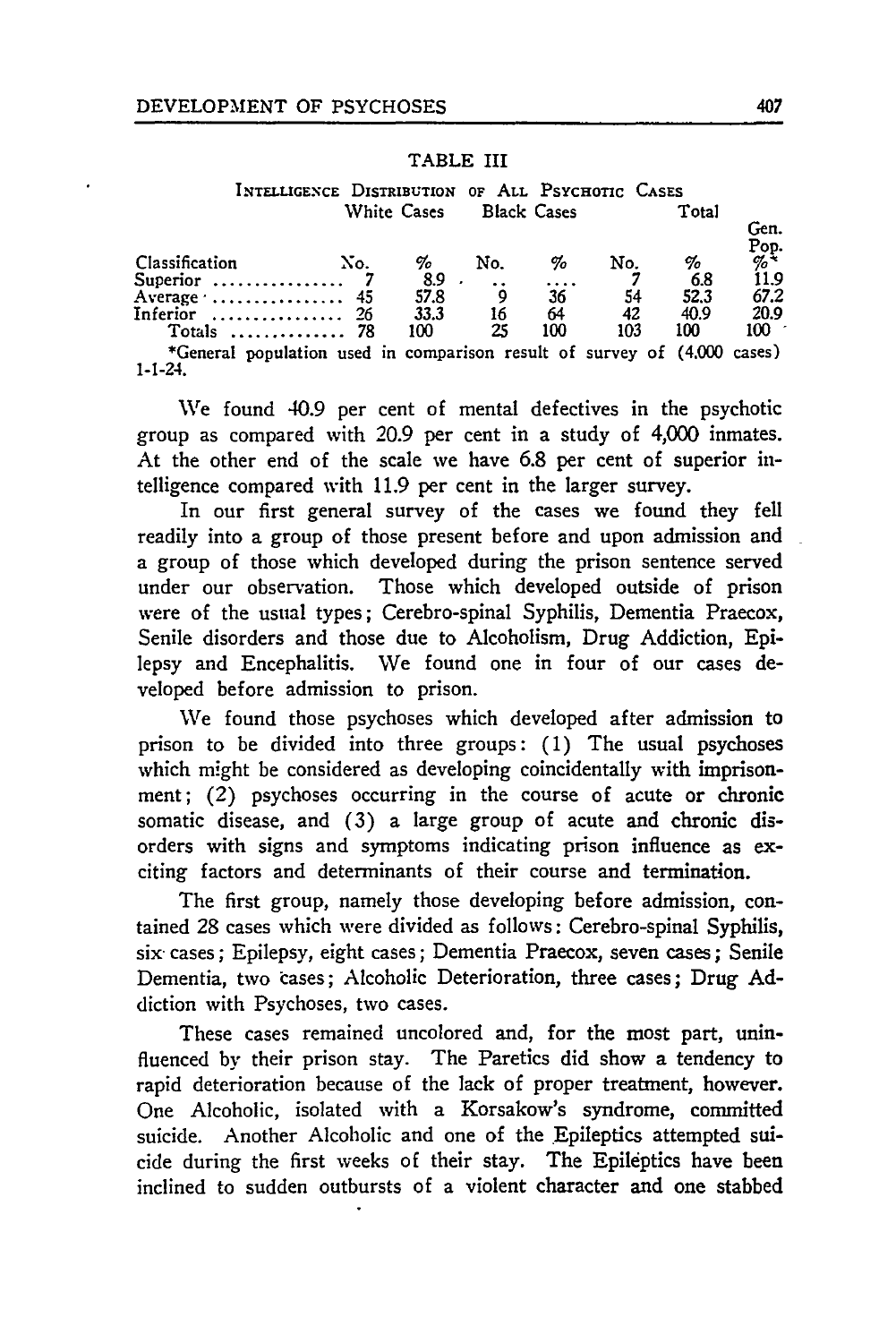another inmate to death in an argument over a newspaper. The Praecox were sometimes in difficulty because of their insistence on medical treatment for ailments which the Prison Physician recognized as somatic delusions. The Drug Addicts suffered most from hallucinatory experiences and depression growing out of abstinence.

There were 75 cases in the group which developed within the prison. Here, also, there were a number of the well recognized disorders. They must be eliminated before we reach the group under special scrutiny in this paper. There were ten cases of true psychoses. Seven were diagnosed as Cerebro-spinal Syphilis and three as Senile Dementias. These developed in men who have been inmates of the prison from two to twelve years before the disorder became apparent. These were absolutely without prison coloring or recognizable influence. One murderer, in the paretic group, made elaborate plans for escape while in an observation cell. He secured saws and then began sawing the bars of his cell in broad daylight and almost under the eyes of the attendant.

There remain, then, 65 cases for our special consideration here. These I have divided into two groups for reasons which I will explain when describing each group. The groups are: Acute Episodic Psychoses of Prisoners, and, Chronic Degenerative Psychoses of Prisoners.

Among the Acute Episodic Psychoses were six cases which developed in the course of, or following, somatic disease. Two developed in the late stages of pulmonary tuberculosis, two in association with goitre and hyperthyroidism, one after encephalitis and one was an acute schizophrenic episode following measles.

These, I included because each showed definite prison influence. The tuberculars suddenly expressed persecutory delusions, refused medication because they feared poisoning, concealed themselves under their beds and otherwise expressed fear of bodily harm coming from their surroundings. They died from their disease. The goitre cases each voluntarily sought refuge in Solitary confinement expressing fear of bodily harm. One, because he swallows frequently to relieve pressure in his throat, said he was being mistaken for a sexual pervert and upon this basis built up an elaborate paranoid delusional structure. The other was refused emergency medical treatment for an acute aphonia and later committed to the Solitary for refusing to work. There he attempted suicide by hanging. He had been recently returned to prison as a parole violator and was facing a long sentence. The post-encephalitic has exhibited great emotional instability for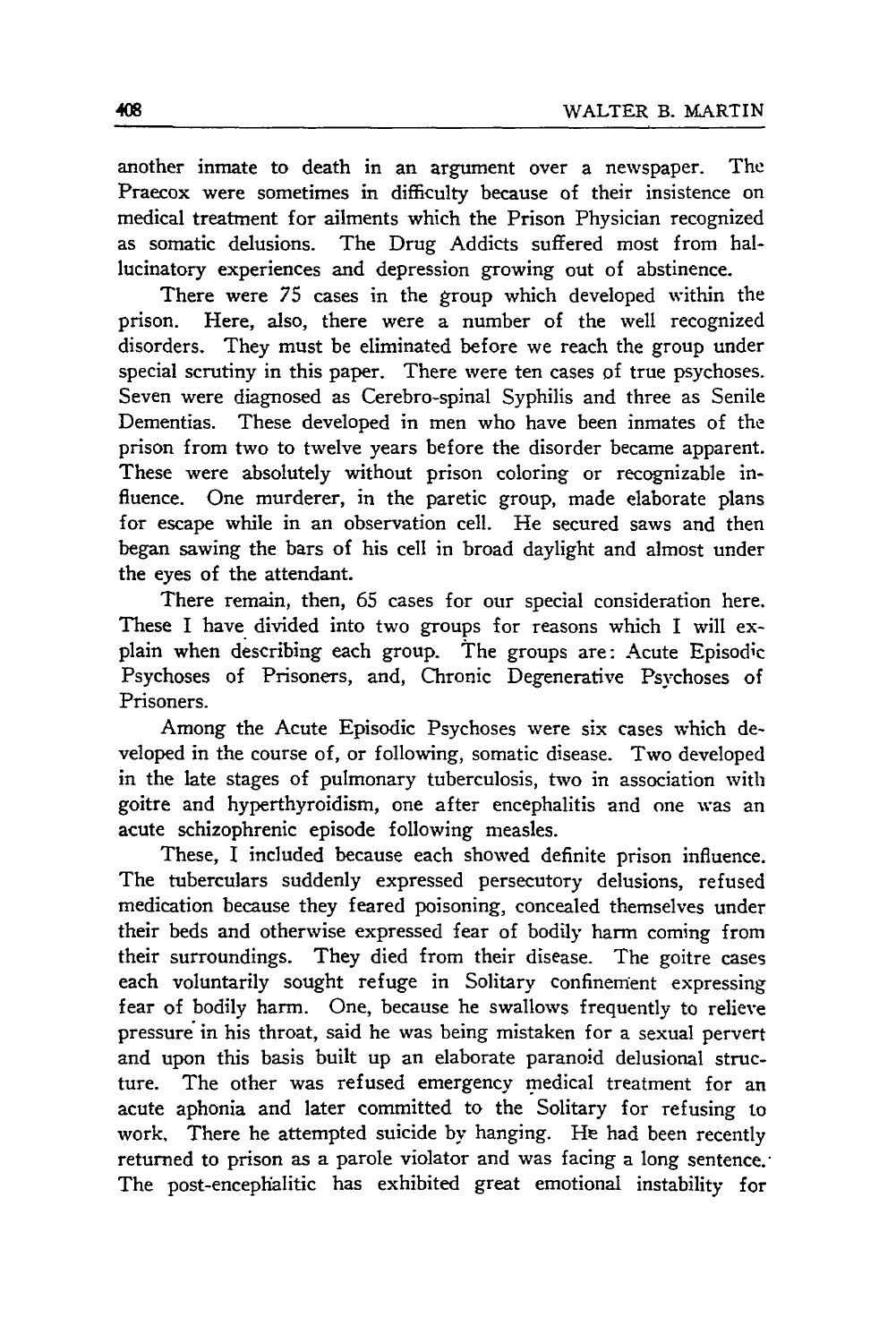several years. He has been in frequent difficulty for violation of prison rules. Recently he selected one Keeper, whom he believed to be responsible for his many troubles, and attacked him with a knife. In observation he produced an elaborate delusional formation but soon recovered from the acute episode and is again at work.

The schizophrenic became suddenly and acutely disturbed in the hospital. He first expressed the fear that an inmate attendant was planning a sexual assault upon him. Later he developed the idea that hydro-therapeutic treatment and restraint which was used to combat acute excitement, was part of an ordeal through which he was being put as a test of his qualifications for a position of trust and responsibility in this prison. He was violent, obscene, abusive in his language, destructive and presented a characteristic picture of a Catatonic Praecox episode. He recovered within a month, with little deterioration, and has shown no recurrence of the disorder.

Sixteen -out of the 22 Acute Episodic Psychoses are separated for the following reasons: (1) They develop suddenly; (2) Usually occur soon after admission; (3) Run an acute course; (4) Show a great variety of psychotic symptoms, and **(5)** Show a high percentage of recoveries.

Seven, or nearly half, were found to be definitely feebleminded and in about one-fourth more, it was possible to demonstrate a defective basis in heredity. Five developed depressions and anxiety. Two of these, who were mentally defective, expressed the fear that imprisonment was only the first step toward execution, although their. crimes were not serious. One attempted suicide while in the depression. Two other cases conceived the idea of immediate deliverance and became very vindictive towards officers whom they believed were falsely holding them. One delevoped a psychogenic mutism and for a year has shown apprehension and fear, at the approach of officers to his cell.

There was one instance of the mechanism described by Hans Gross,<sup>8</sup> in which criminals apprehended, hurl themselves to the ground, declared vehemently their unworthiness to live and then voluntarily plead guilty to every crime of which they are accused. This man entered the Penitentiary at 51 years of age, to serve a sentence of 75 years for Rape. He had confessed to about one hundred crimes, including a Murder for which another man was already serving time.

When admitted to the prison he was silent, but not sullen. He begged to be left to suffer alone and inflicted unnecessary punishment upon himself. He refused to work in the Quarry and was pun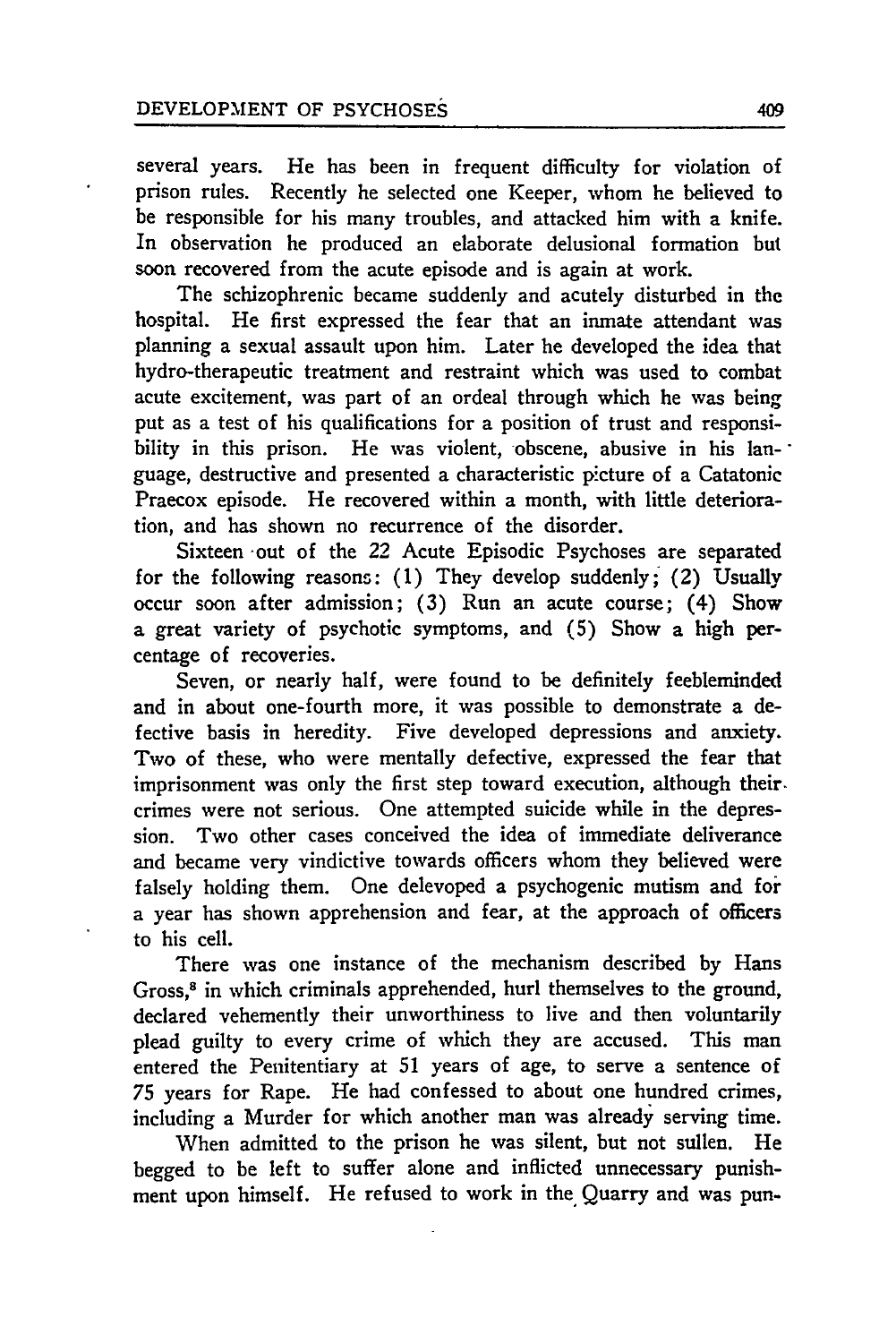ished by a long stay in solitary confinement. His silent and apparently willing acceptance of his punishment baffled officers and he was placed in the Idle Room. The second day there he voluntarily returned to Solitary and requested further punishment. He refused to see friends from the outside and to one who wrote him he replied as follows:

To Friend and Everyone:

I could have been great among free men but failed. Please let me be least among prisoners and mourn in silence the loss of those golden opportunities to do good and be great, which knocked not once but frequently at my door.

After nearly a year of this behavior he accepted a job sweeping the walks in the Prison Yard and has been in no more trouble.

An acute depression which ended in suicide occurred in a murderer who had escaped capital punishment for two slayings. Following his trial he involved his attorney in conspiracy charges. Soon after admission to the Penitentiary he became acutely depressed. He made two confessions detailing his crimes and admitting his sole responsibility. When seen by me his depression was typical of the Manic depressive cycle and this is the only case in which such a diagnosis was made. He asked to be returned and hanged and declared if he was not hanged the penalty should never be invoked again in Illinois. He occasionally expressed the fear that he would be killed by other inmates because of his treatment of his attorney who was a popular defender of criminals. He attempted suicide by hanging in a partially completed cell house but fell and was painfully bruised. He successfully hanged himself three nights later in a cell in the hospital.

The remaining cases in the Acute group were of a less striking character.

In the group of Chronic Deteriorating Psychoses we have segregated 43 cases. They were so placed for the following reasons: (1) They develop slowly; (2) Occur after extended prison residence; (3) Run a chronic course; (4) Show a stereotyped symptomatology, and (5) Show some remissions, but few recoveries.

Taken as a whole, these cases do not differ significantly in race, nativity, or crime. There are, however. 75 per cent of recidivists in this group compared with 59 per cent in the whole group of psychotic cases. Also the ratio of mental defectives is very low.

Turning to the experiences of these men prior to developing the psychoses, we found one out of three had suffered bullet wounds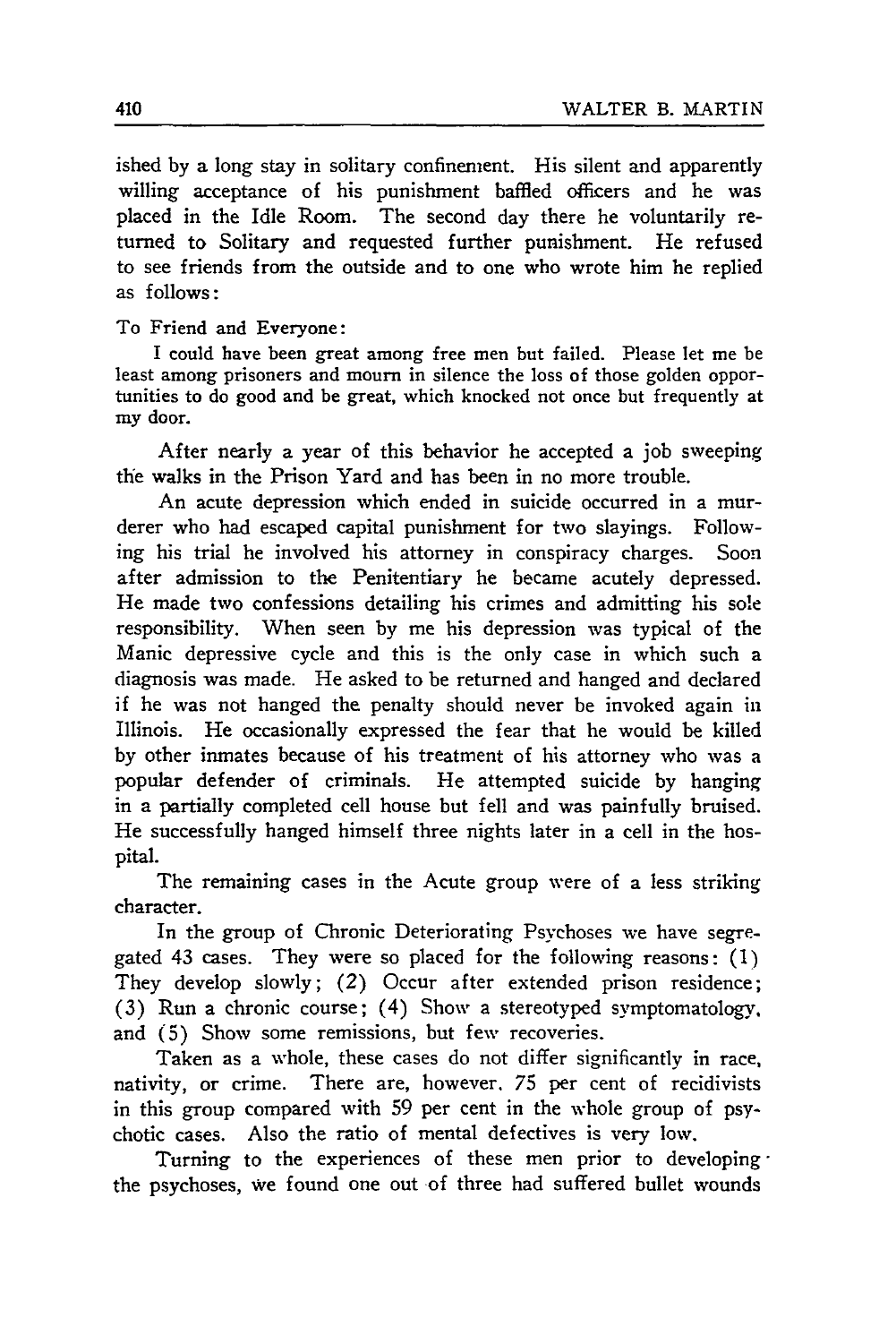or other serious physical injuries and one out of five more had experienced serious illnesses, such as typhoid, pneumonia, malaria, and small pox. Syphilis was present in a slightly lower ratio than in the general population.

Within the prison these men have been in repeated conflict with prison discipline. Some made four and five trips to Solitary during a single- year and several have had a dozen or more punishments in the course of their imprisonment. Only one, a murderer who committed suicide, was without any punishment, prior to the difficulty which brought about his mental collapse. The difficulty with prison, discipline, we believe, is a symptom of the mental disorder and not one of its causes.

Our experience with men. coming out of Solitary leads us to believe that this forn of punishment is an aggravating factor in the development of the characteristic paranoid trend which these men show. It leads to introspection, autistic day-dreaming and the intellectual deterioration which usually accompanies these forms of mental activity. A study of the effect of Solitary confinement upon prisoners is under way.

Several of the cases came to our attention through their frequent appearance upon the daily sick-line in the prison hospital. Somatic complaints and mental states of anxiety over their physical condition are, as everywhere, frequently an early sign of serious mental deterioration, among prisoners.

Occasionally chronic cases develop with apparent suddenness. Some are reported for neglecting their work or refusing to work at all. Unintelligent handling at such times sometimes precipitates an assault upon the officer and an acute maniacal outburst. Later scrutiny of this episode, however, reveals that it is the expression of long repressed feelings of inferiority, ideas of reference and persecution.

Not infrequently cases came to light first because of an assault. sometimes fatal in its- outcome, made **by** one inmate upon another. This is particularly true where men are working closely confined in a shop.

When isolated for observation these cases of Chronic Degenerative Psychoses show the following general symptoms: Irritability, acute fluctuations of mood, suggestibility, great restlessness accompanied by sleeplessness, uncritical judgment and defective reasoning toward the whole prison situation and very characteristic hallucinations and delusions of a paranoid character. In addition there are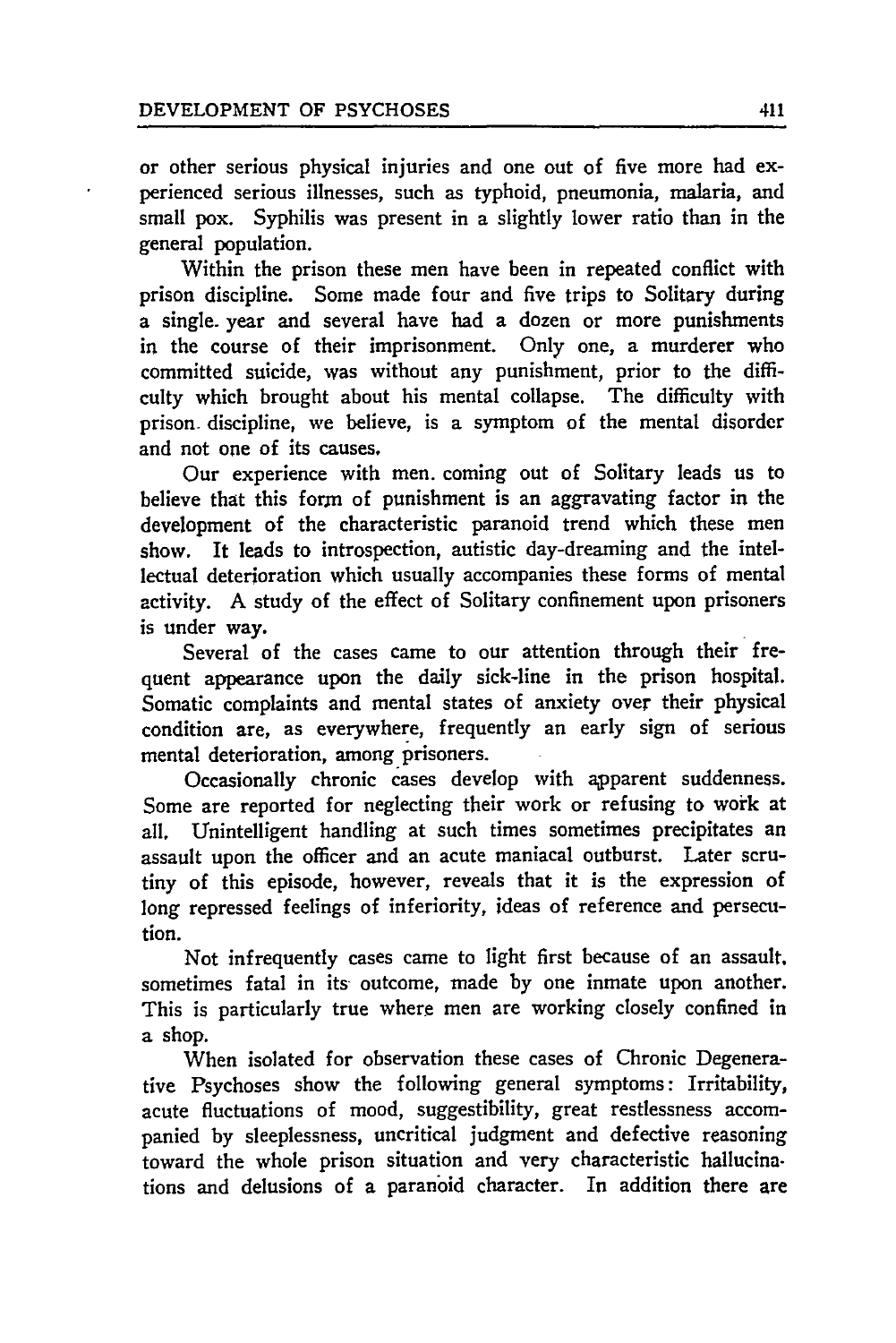the somatic symptoms of headache, gastric disorder, palpitation of the heart, acute anxiety over physical states and the possible effect of isolation and confinement necessary for observation. Later they show marked mental and physical fatigability. Eventually they show some intellectual deterioration as demonstrated by comparative tests made on sample cases.

Behavior resulting from hallucinatory experiences is sometimes the first thing observed by keepers. One of our cases seized a broom to defend himself against an officer he believed he heard coming upon the gallery to kill him. Another hid under his cot and told of seeing his day keeper armed with a gun and a flash light stealthily creeping upon him after midnight. Hallucinations, however, often do not occur until after isolation.

Hallucinations and delusions are uniformly of a paranoid and persecutory nature. In the periods of acute excitement which occur in most of our cases at some time in their course, the prisoners curse and rail at their persecutors using the vilest epithets. Again, after such futile abuses, several have inflicted physical injury upon themselves even to the point of making abortive attempts at suicide. One prisoner, with an expensive wooden leg; broke it to bits in a Solitary cell, broke a pane of glass from a window and slashed his wrists and throat superficially and then called for aid. At another time he rammed his head against a metal partition with great force causing discoloration over his whole head and face. He is a recidivist who escaped the Honor Farm, served a term in Columbus, Ohio, and recently returned to serve a long sentence. He has a long juvenile record but claims to come of good family.

**A** study of the delusional structure of individual cases as an expression of the content of thought was made in the search for the exciting factors in prison life causing and influencing chronic disorders. We found the delusions revolving about: (1) Alleged persecution by prison officials and keepers in work assignment or punishment, 16 cases. (2) Alleged persecution or plotting by other inmates to cause loss of position or punishment, 11 cases. (3) Homosexual and other sex experiences, 11 cases, and (4) Alleged discrimination against the inmate by the Parole Board in determining sentence or returning him to prison as a parole violator, five cases.

Among those claiming persecution by keepers was a negro who complained, "The Deputy looks at me, as though I was a bear or a wild lion and never takes his eyes off of me." Another, a white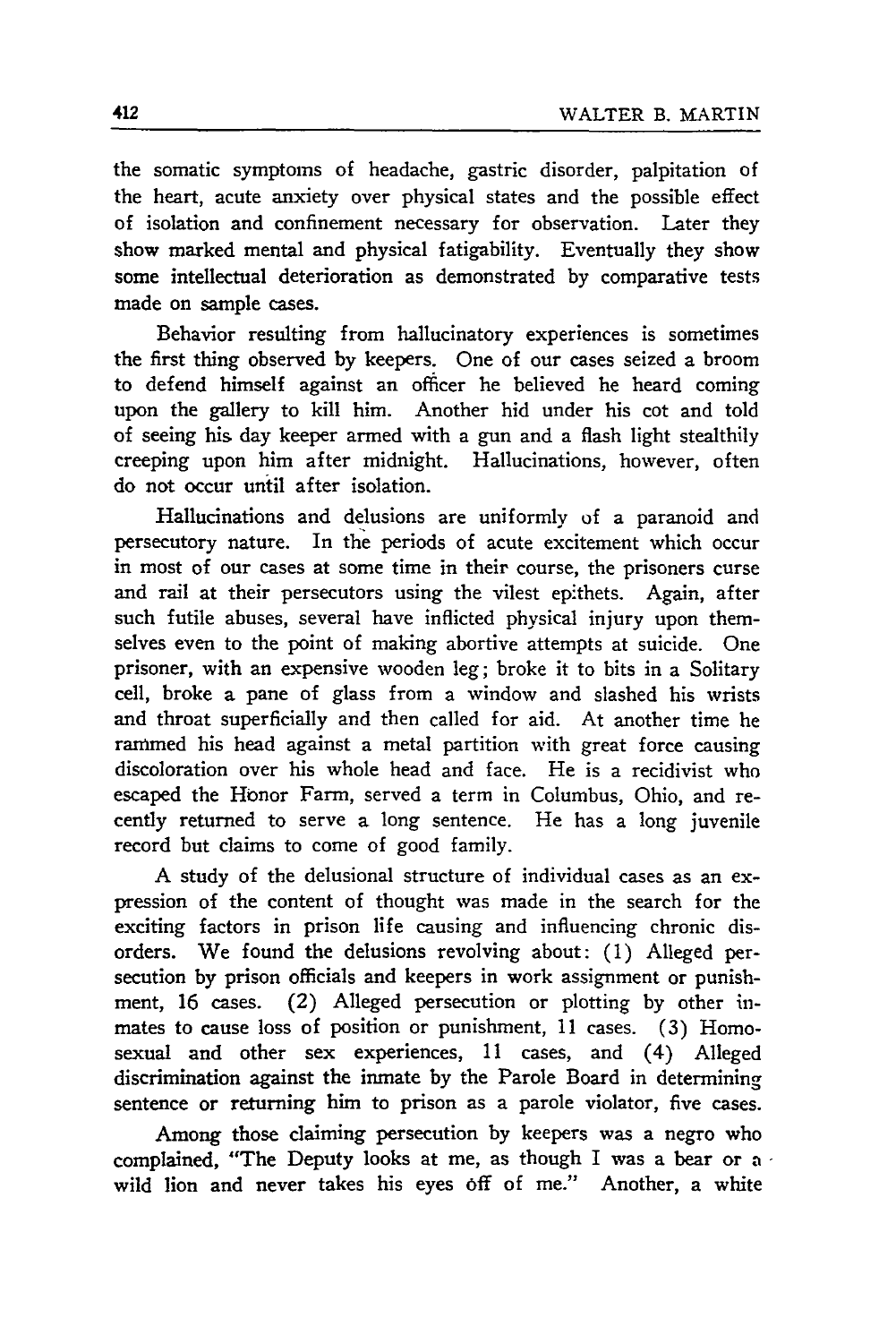man, rebelled, claiming additional tasks were heaped upon him because of his willingness and speed in doing his tasks.

Those who believe other inmates are conspiring against them, react aggressively to their delusions and frequently assault their "persecutors." Eight of the **11** men in this group have assaulted other inmates. Two attacks resulted in death and new, life sentences, for the men making the assaults.

Homosexual practices are perhaps no more common than in similar institutions, but these offenders are not isolated except **by** being compelled to cell alone at night when recognized. The fair skinned and beardless youth, who enters prison, is mostly desired **by** the !'wolyes," as the aggressive homosexuals are known in prison parlance. Four of our cases were of this type, and three had submitted to the overtures of the older men, unwillingly. They dwelt much upon fear of future attacks. Others in the sex group were masturbators and alternated between periods of excessive indulgence and periods of self-reproach. One asked that his testicles be removed, "so that I will not give seed" and another said, **"A** man's privates are a private part of every man but it is necessary sometimes for him to expose them." The last man also believed himself "persecuted **by** material man," believed he was the "Son of God" and asked that, "Since I am to be killed here, I would prefer not to be smothered, but taken out in the open spaces and shot or my head chopped off, anything as long as it is done quietly and in order." Another of the group was in communication with a Japanese girl, received "visits" from her and was involved with her in espionage.

Those who alleged discrimination in the determination of the length of their punishment showed few remarkable symptoms. One declared, "Millionaires have been getting away with things and there is going to be a revolution in Chicago, unless I am freed to stop it," and claimed Jesus had told him, "You must burn things and even things up." Another developed the delusion that he had been pardoned **by** God and only the officials on the Parole Board were keeping him, "The Lord says to me 'go around and shake hands with all the boys--you are going out'."

Like other investigators we have found the Praecox syndrome the most frequent end-result. This diagnosis has been made in **36** cases or 55.4 per cent of the **65** acute and chronic psychoses in our study. Fifteen cases, or 23.1 per cent, were diagnosed as Psychoses in Mental Defectives; five cases or **7.7** per cent as Somatopsychoses; two cases, or **3.1** per cent as Senile Psychoses, and one each as a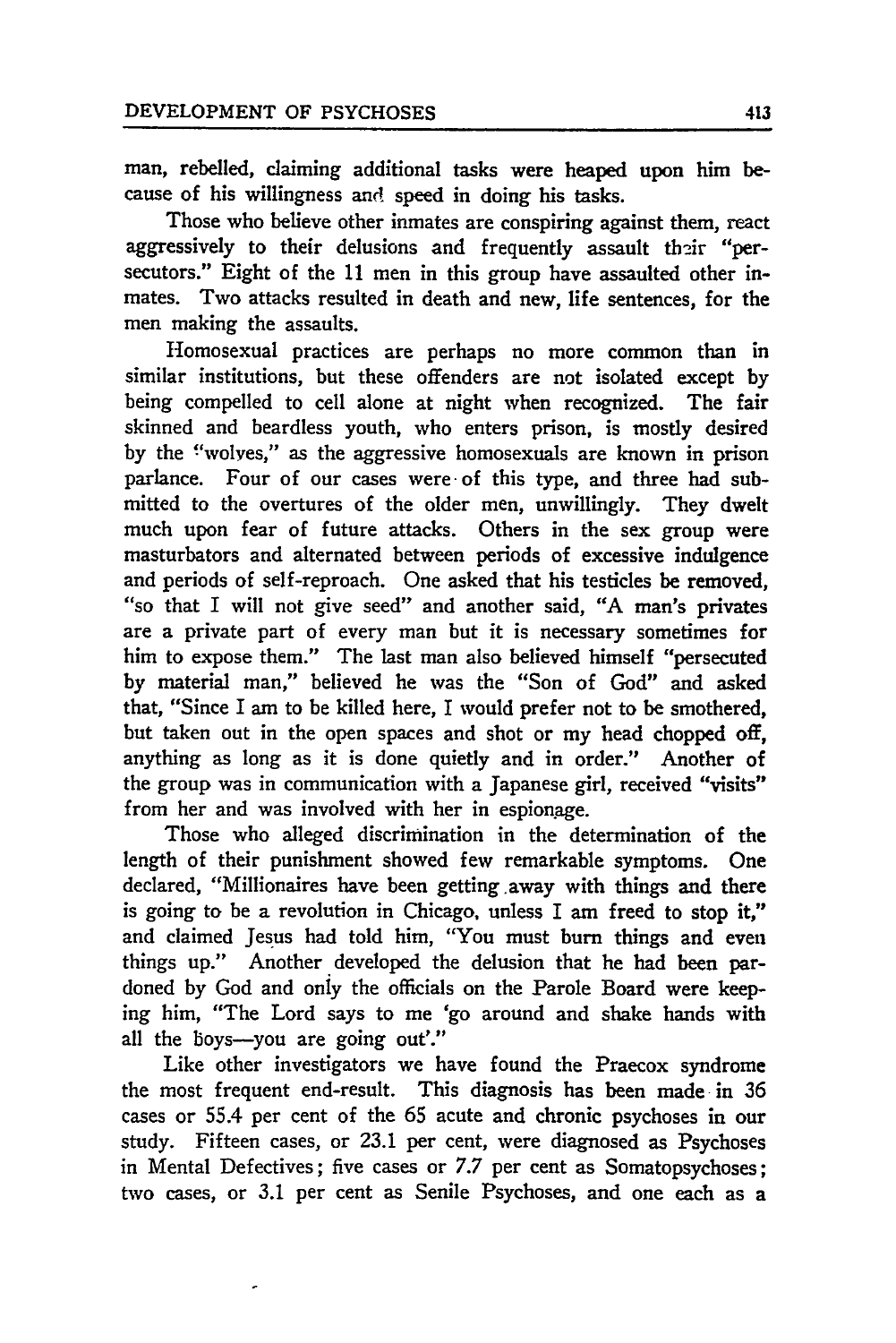Manic-depressive Psychosis and Encephalopsychosis. Five or 7.7 per cent have not yet been finally diagnosed.

#### **SUMMARY**

Our study of psychoses developing among penitentiary prisoners has shown two general groups of mental disorders. One differs in no way from **The** psychoses occurring outside of prison. The other at least shows definite prison coloring and not a few distinct symptoms peculiar to and apparently excited **by** the prison milieu.

After eliminating those common forms of psychoses which developed before or during imprisonment there remains a large group which we have designated as, Acute Episodic Psychoses of Prisoners and Chronic Degenerate Psychoses of Prisoners.

The Acute Episodic Psychoses include a small group of those developing in the course of somatic disease. The Acute group is a small one.

The Chronic Degenerative Psychoses make up a large group of prison disorders. Seventy-five per cent of them occur in recidivists.

These men are repeated offenders against prison discipline, have suffered serious physical injuries and sickness before admission and are, before their mental break-down, contentious and resistant to imprisonment.

Their delusional trend indicates that long sentences, close restraint, continual observation and solitary punishment are exciting factors not only in individual cases, but in groups of cases. In addition homosexual practices and other perversions are prominent factors in another relatively large group.

The delusional trend and hallucinatory experiences are universally paranoid and persecutory in nature.

The majority of these cases terminate in a symptomatic picture of Dementia Praecox.

Note: This is one of a series of articles **by** members of the Illinois Institute for Juvenile Research, Chicago. Series C, No. **115.**

#### BIBLIOGRAPHY

- **1.** Adler, Herman **M.,** *A Psychiatric Contribution to the Study of Delinquency,* Jour. American Institute of Criminal Law and Criminology, May, 1917, VIII, No. 1, 46-68.
- 2. Glueck, Bernard, *A Study of 608 Admissions to Sing Sing Prison,* Mental Hygiene, II, January, 1918, 85-151.
- **3.** Fernald, Guy G., *Segregation of the Unfit in Reformatories,* Mental Hygiene, I, 602-6, 1917.